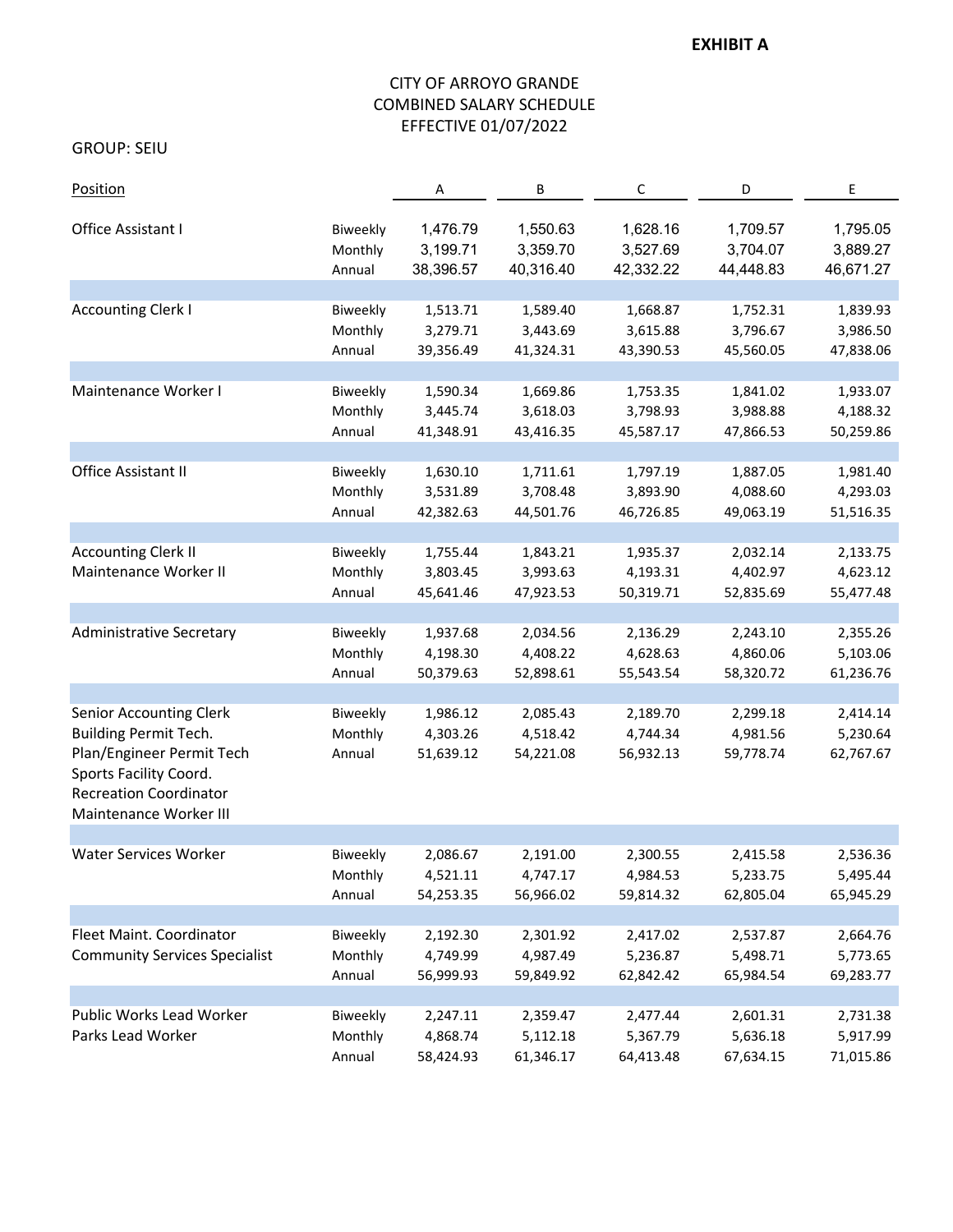|                                                |          | EFFECTIVE UI/UI/ZUZZ |           |           |           |            |
|------------------------------------------------|----------|----------------------|-----------|-----------|-----------|------------|
| Position                                       |          | Α                    | В         | C         | D         | Ε          |
|                                                |          |                      |           |           |           |            |
| <b>GIS Technician</b>                          | Biweekly | 2,419.89             | 2,540.89  | 2,667.93  | 2,801.33  | 2,941.40   |
|                                                | Monthly  | 5,243.10             | 5,505.26  | 5,780.52  | 6,069.55  | 6,373.03   |
|                                                | Annual   | 62,917.25            | 66,063.12 | 69,366.27 | 72,834.59 | 76,476.32  |
|                                                |          |                      |           |           |           |            |
| <b>Recreation Supervisor</b>                   | Biweekly | 2,480.39             | 2,604.41  | 2,734.63  | 2,871.36  | 3,014.93   |
| <b>Streets Maintenance Supervisor</b>          | Monthly  | 5,374.18             | 5,642.89  | 5,925.04  | 6,221.29  | 6,532.35   |
| Parks, Tree & Landscape Supervisor             | Annual   | 64,490.19            | 67,714.70 | 71,100.43 | 74,655.45 | 78,388.22  |
| Utilities/Water & Sewer System Supervisor      |          |                      |           |           |           |            |
| Soto Sports Complex Maint. & Coord. Supervisor |          |                      |           |           |           |            |
|                                                |          |                      |           |           |           |            |
| Citywide Fleet Coordinator                     | Biweekly | 2,542.40             | 2,669.52  | 2,803.00  | 2,943.15  | 3,090.30   |
|                                                | Monthly  | 5,508.54             | 5,783.96  | 6,073.16  | 6,376.82  | 6,695.66   |
|                                                | Annual   | 66,102.44            | 69,407.56 | 72,877.94 | 76,521.84 | 80,347.93  |
|                                                |          |                      |           |           |           |            |
| <b>IT Specialist</b>                           | Biweekly | 2,671.11             | 2,804.67  | 2,944.90  | 3,092.14  | 3,246.75   |
| Assistant Engineer                             | Monthly  | 5,787.41             | 6,076.78  | 6,380.62  | 6,699.65  | 7,034.63   |
| <b>Engineering Inspector</b>                   | Annual   | 69,448.88            | 72,921.32 | 76,567.39 | 80,395.76 | 84,415.54  |
| Program Analyst                                |          |                      |           |           |           |            |
|                                                |          |                      |           |           |           |            |
| Associate Engineer                             | Biweekly | 3,022.12             | 3,173.22  | 3,331.88  | 3,498.48  | 3,673.40   |
|                                                | Monthly  | 6,547.92             | 6,875.32  | 7,219.08  | 7,580.03  | 7,959.04   |
|                                                | Annual   | 78,575.03            | 82,503.78 | 86,628.97 | 90,960.42 | 95,508.44  |
|                                                |          |                      |           |           |           |            |
| Senior Engineer                                | Biweekly | 3,254.49             | 3,417.21  | 3,588.07  | 3,767.48  | 3,955.85   |
|                                                | Monthly  | 7,051.39             | 7,403.96  | 7,774.16  | 8,162.87  | 8,571.01   |
|                                                | Annual   | 84,616.71            | 88,847.55 | 93,289.93 | 97,954.42 | 102,852.14 |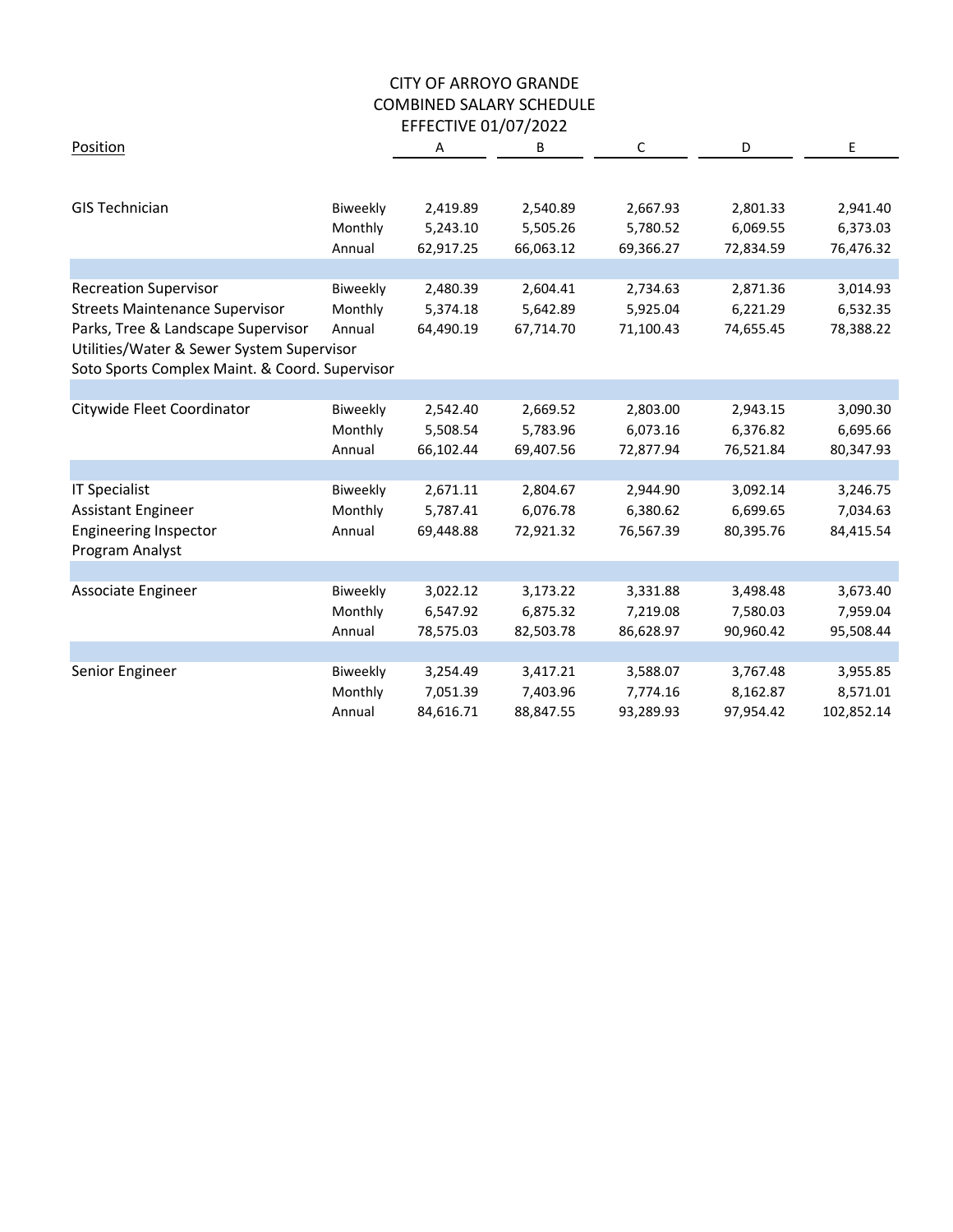GROUP: POA

| Position                        |          | Α         | В         | C          | D          | Ε          |
|---------------------------------|----------|-----------|-----------|------------|------------|------------|
|                                 |          |           |           |            |            |            |
| Police Officer                  | Biweekly | 2,727.80  | 2,864.18  | 3,007.39   | 3,157.76   | 3,315.65   |
|                                 | Monthly  | 5,910.22  | 6,205.73  | 6,516.02   | 6,841.82   | 7,183.91   |
|                                 | Annual   | 70,922.67 | 74,468.81 | 78,192.25  | 82,101.86  | 86,206.95  |
|                                 |          |           |           |            |            |            |
| Sr. Police Officer              | Biweekly | 3,012.18  | 3,162.79  | 3,320.93   | 3,486.98   | 3,661.33   |
|                                 | Monthly  | 6,526.40  | 6,852.72  | 7,195.35   | 7,555.12   | 7,932.88   |
|                                 | Annual   | 78,316.77 | 82,232.61 | 86,344.24  | 90,661.45  | 95,194.52  |
|                                 |          |           |           |            |            |            |
| Police Sergeant                 | Biweekly | 3,491.23  | 3,665.79  | 3,849.08   | 4,041.54   | 4,243.62   |
|                                 | Monthly  | 7,564.34  | 7,942.56  | 8,339.68   | 8,756.67   | 9,194.50   |
|                                 | Annual   | 90,772.06 | 95,310.66 | 100,076.20 | 105,080.01 | 110,334.01 |
|                                 |          |           |           |            |            |            |
| Records Clerk                   | Biweekly | 1,900.99  | 1,996.04  | 2,095.84   | 2,200.63   | 2,310.67   |
|                                 | Monthly  | 4,118.81  | 4,324.75  | 4,540.99   | 4,768.04   | 5,006.44   |
|                                 | Annual   | 49,425.76 | 51,897.05 | 54,491.90  | 57,216.50  | 60,077.32  |
|                                 |          |           |           |            |            |            |
| Records/Property Evidence Tech. | Biweekly | 2,100.21  | 2,205.23  | 2,315.49   | 2,431.26   | 2,552.82   |
|                                 | Monthly  | 4,550.47  | 4,777.99  | 5,016.89   | 5,267.73   | 5,531.12   |
|                                 | Annual   | 54,605.58 | 57,335.86 | 60,202.65  | 63,212.79  | 66,373.43  |
|                                 |          |           |           |            |            |            |
| Police Trainee                  | Biweekly | 2,375.99  | 2,494.78  | 2,619.52   | 2,750.50   | 2,888.02   |
|                                 | Monthly  | 5,147.97  | 5,405.37  | 5,675.63   | 5,959.42   | 6,257.39   |
|                                 | Annual   | 61,775.61 | 64,864.39 | 68,107.61  | 71,512.99  | 75,088.64  |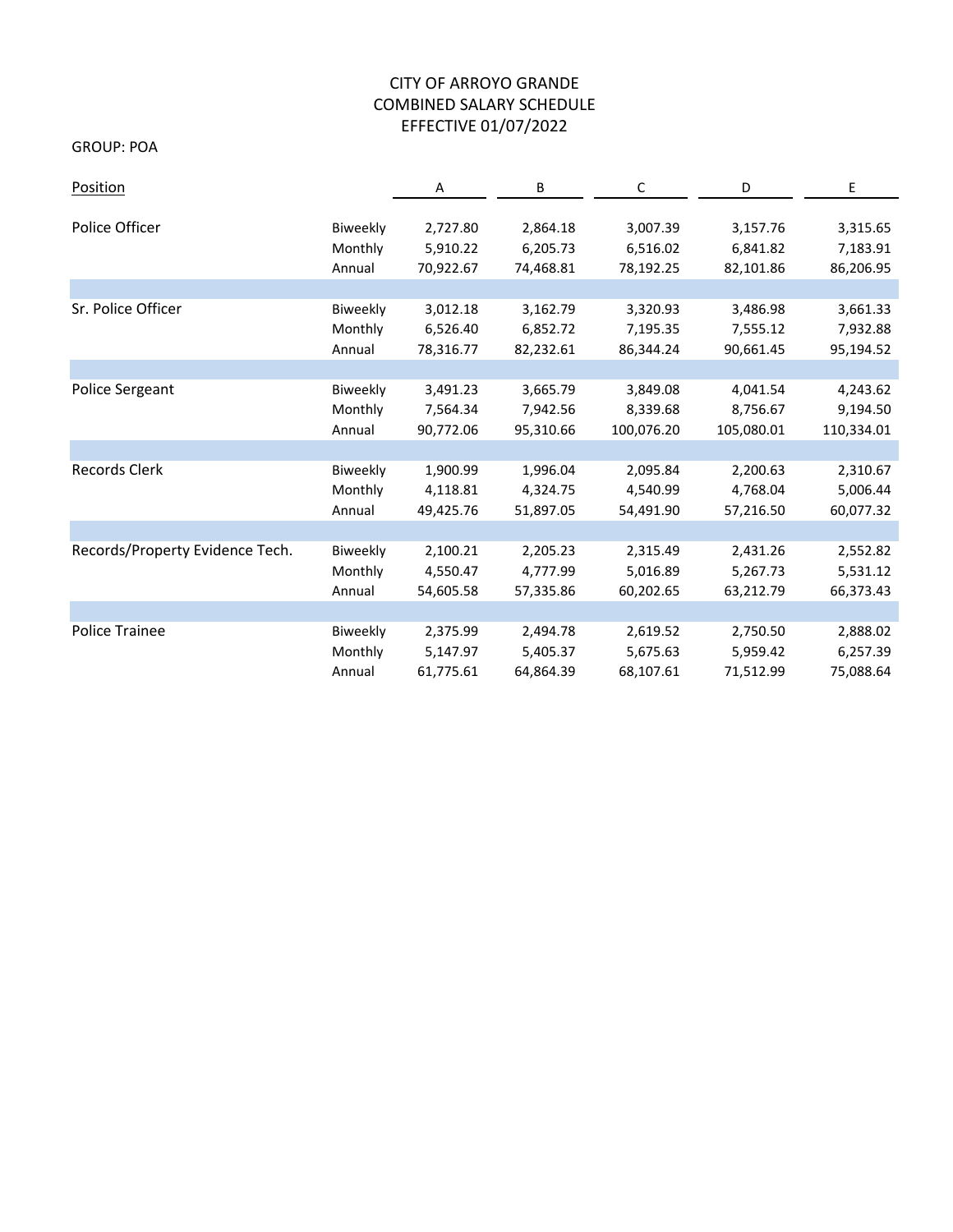### GROUP: FCFA IAFF

| Position      |          | Α      | В      | C      | D      | Ε      |
|---------------|----------|--------|--------|--------|--------|--------|
| Fire Fighter  | Biweekly | 2,252  | 2,365  | 2,483  | 2,607  | 2,738  |
|               | Monthly  | 4,880  | 5,124  | 5,380  | 5,649  | 5,932  |
|               | Annual   | 58,560 | 61,488 | 64,562 | 67,791 | 71,180 |
|               |          |        |        |        |        |        |
| Fire Engineer | Biweekly | 2,612  | 2,742  | 2,880  | 3,024  | 3,175  |
|               | Monthly  | 5,659  | 5,942  | 6,239  | 6,551  | 6,879  |
|               | Annual   | 67,908 | 71,303 | 74,869 | 78,612 | 82,543 |
|               |          |        |        |        |        |        |
| Fire Captain  | Biweekly | 3,105  | 3,260  | 3,423  | 3,594  | 3,774  |
|               | Monthly  | 6,727  | 7,063  | 7,417  | 7,787  | 8,177  |
|               | Annual   | 80,724 | 84,760 | 88,998 | 93,448 | 98,121 |

#### GROUP: FCFA MANAGEMENT

| Position                           |          | LOW     | <b>MID</b> | <b>HIGH</b> |
|------------------------------------|----------|---------|------------|-------------|
| Administrative Operations Manager/ | Biweekly | 3,162   | 3,504      | 3,845       |
| Clerk to the Board                 | Monthly  | 6,851   | 7,591      | 8,331       |
|                                    | Annual   | 82,212  | 91,092     | 99,972      |
|                                    |          |         |            |             |
| <b>Battalion Chief</b>             | Biweekly | 4,679   | 5,184      | 5,688       |
|                                    | Monthly  | 10,138  | 11,232     | 12,325      |
|                                    | Annual   | 121,659 | 134,780    | 147,900     |
|                                    |          |         |            |             |
| Fire Chief                         | Biweekly | 5,428   | 6,014      | 6,600       |
|                                    | Monthly  | 11,761  | 13,031     | 14,301      |
|                                    | Annual   | 141,126 | 156,366    | 171,606     |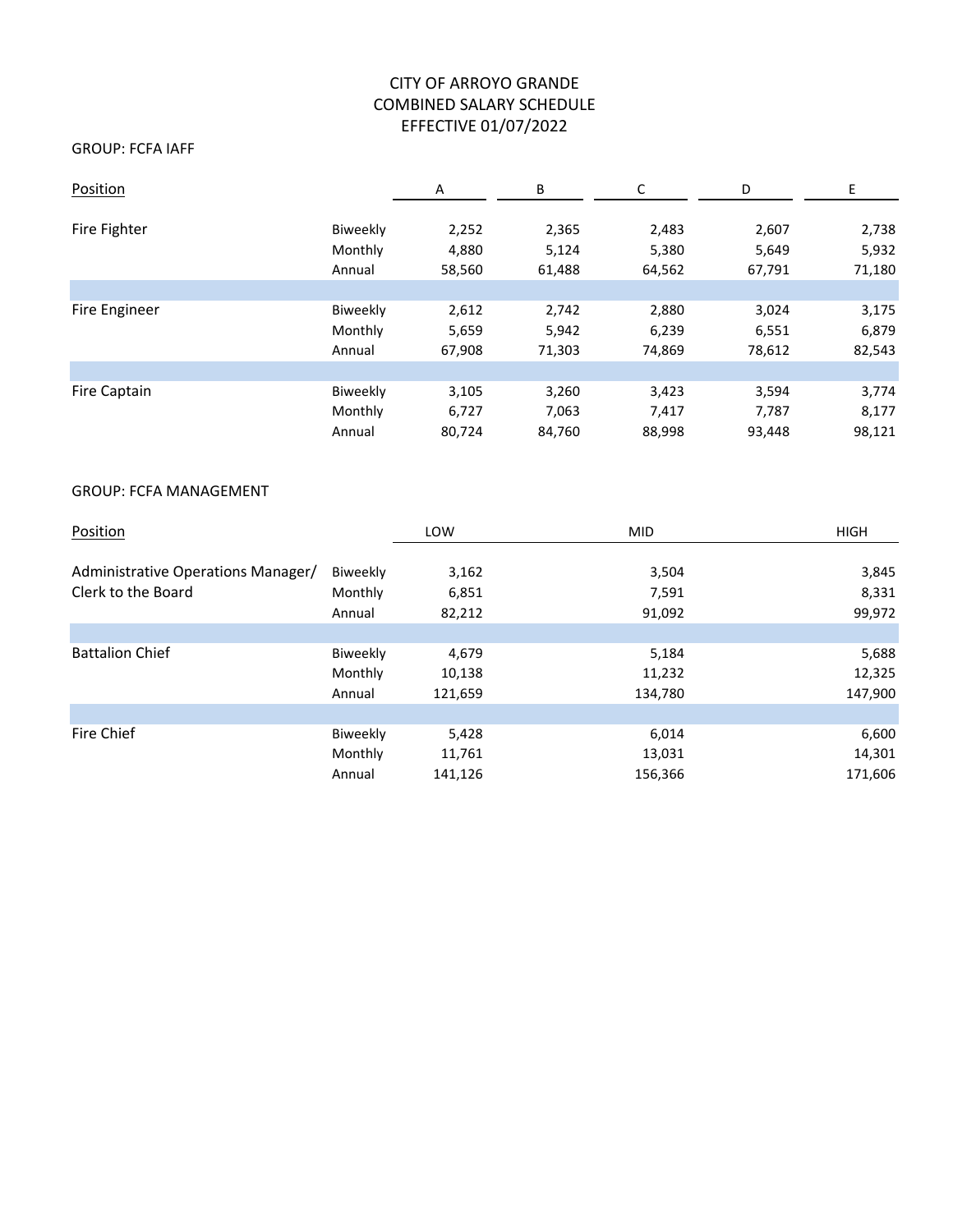### GROUP: MANAGEMENT

| Position                          |          | LOW       | <b>MID</b> | <b>HIGH</b> |
|-----------------------------------|----------|-----------|------------|-------------|
|                                   |          |           |            |             |
| Office Assistant I                | Biweekly | 1,507.38  | 1,670.08   | 1,670.08    |
|                                   | Monthly  | 3,266.00  | 3,618.50   | 3,618.50    |
|                                   | Annual   | 39,192.00 | 43,422.00  | 43,422.00   |
|                                   |          |           |            |             |
| Office Assistant II               | Biweekly | 1,663.38  | 1,843.62   | 2,023.85    |
|                                   | Monthly  | 3,604.00  | 3,994.50   | 4,385.00    |
|                                   | Annual   | 43,248.00 | 47,934.00  | 52,620.00   |
|                                   |          |           |            |             |
| <b>Administrative Secretary</b>   | Biweekly | 1,929.69  | 2,137.62   | 2,345.54    |
|                                   | Monthly  | 4,181.00  | 4,631.50   | 5,082.00    |
|                                   | Annual   | 50,172.00 | 55,578.00  | 60,984.00   |
|                                   |          |           |            |             |
| <b>Executive Secretary</b>        | Biweekly | 2,183.08  | 2,419.15   | 2,655.23    |
|                                   | Monthly  | 4,730.00  | 5,241.50   | 5,753.00    |
|                                   | Annual   | 56,760.00 | 62,898.00  | 69,036.00   |
|                                   |          |           |            |             |
| <b>Assistant Planner</b>          | Biweekly | 2,410.15  | 2,670.46   | 2,930.77    |
|                                   | Monthly  | 5,222.00  | 5,786.00   | 6,350.00    |
|                                   | Annual   | 62,664.00 | 69,432.00  | 76,200.00   |
|                                   |          |           |            |             |
| Associate Planner                 | Biweekly | 2,659.85  | 2,947.38   | 3,234.92    |
| Deputy City Clerk/                | Monthly  | 5,763.00  | 6,386.00   | 7,009.00    |
| <b>Communications Coordinator</b> | Annual   | 69,156.00 | 76,632.00  | 84,108.00   |
|                                   |          |           |            |             |
| <b>Planning Manager</b>           | Biweekly | 3,162.00  | 3,503.54   | 3,845.08    |
| <b>Accounting Manager</b>         | Monthly  | 6,851.00  | 7,591.00   | 8,331.00    |
|                                   | Annual   | 82,212.00 | 91,092.00  | 99,972.00   |
|                                   |          |           |            |             |
| Public Works Manager              | Biweekly | 3,406.15  | 3,773.31   | 4,140.46    |
| <b>Utilities Manager</b>          | Monthly  | 7,380.00  | 8,175.50   | 8,971.00    |
|                                   | Annual   | 88,560.00 | 98,106.00  | 107,652.00  |
|                                   |          |           |            |             |
| <b>Information Technology Mgr</b> | Biweekly | 3,489.69  | 3,866.31   | 4,242.92    |
|                                   | Monthly  | 7,561.00  | 8,377.00   | 9,193.00    |
|                                   | Annual   | 90,732.00 | 100,524.00 | 110,316.00  |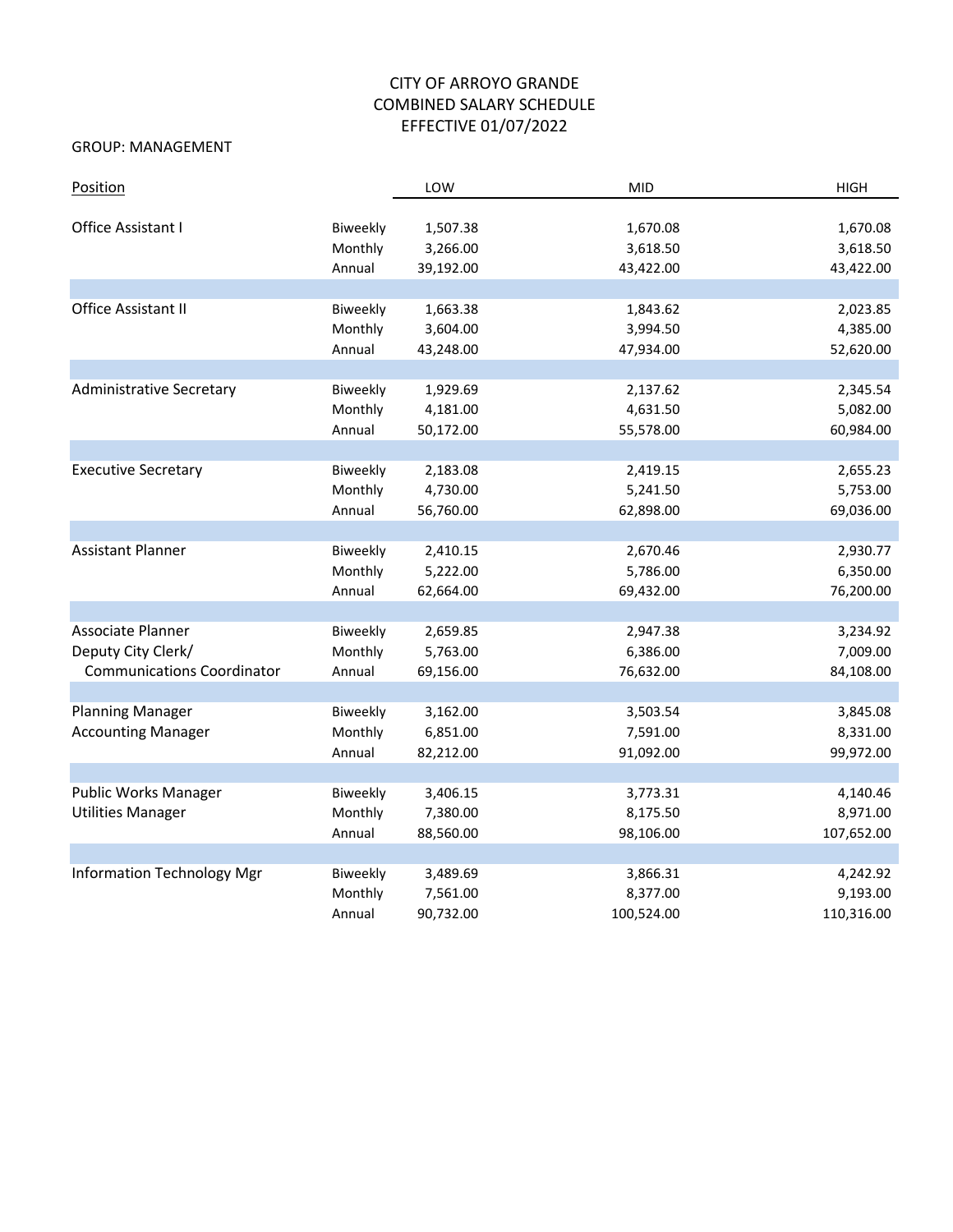| Position                                |                     | LOW                  | <b>MID</b>           | <b>HIGH</b>          |
|-----------------------------------------|---------------------|----------------------|----------------------|----------------------|
| Capital Improvement Projects<br>Manager | Biweekly<br>Monthly | 3,577.38<br>7,751.00 | 3,963.46<br>8,587.50 | 4,349.54<br>9,424.00 |
|                                         | Annual              | 93,012.00            | 103,050.00           | 113,088.00           |
|                                         |                     |                      |                      |                      |
| Human Resources Officer                 | <b>Biweekly</b>     | 3,667.38             | 4,062.92             | 4,458.46             |
| Dir of Legis and Info Services          | Monthly             | 7,946.00             | 8,803.00             | 9,660.00             |
| Dir of Recreation Services              | Annual              | 95,352.00            | 105,636.00           | 115,920.00           |
|                                         |                     |                      |                      |                      |
| <b>Building Official</b>                | Biweekly            | 3,758.31             | 4,164.46             | 4,570.62             |
|                                         | Monthly             | 8,143.00             | 9,023.00             | 9,903.00             |
|                                         | Annual              | 97,716.00            | 108,276.00           | 118,836.00           |
|                                         |                     |                      |                      |                      |
| Police Commander                        | Biweekly            | 4,274.31             | 4,735.62             | 5,196.92             |
|                                         | Monthly             | 9,261.00             | 10,260.50            | 11,260.00            |
|                                         | Annual              | 111,132.00           | 123,126.00           | 135,120.00           |
|                                         |                     |                      |                      |                      |
| <b>City Engineer</b>                    | Biweekly            | 4,578.46             | 5,073.69             | 5,568.92             |
|                                         | Monthly             | 9,920.00             | 10,993.00            | 12,066.00            |
|                                         | Annual              | 119,040.00           | 131,916.00           | 144,792.00           |
| Director of Public Works                |                     |                      |                      |                      |
|                                         | Biweekly            | 5,053.85             | 5,599.62             | 6,145.38             |
| Dir of Administrative Services          | Monthly             | 10,950.00            | 12,132.50            | 13,315.00            |
| Dir of Community Develop                | Annual              | 131,400.00           | 145,590.00           | 159,780.00           |
| Police Chief                            | Biweekly            | 5,469.69             | 6,060.46             | 6,651.23             |
|                                         | Monthly             | 11,851.00            | 13,131.00            | 14,411.00            |
|                                         | Annual              | 142,212.00           | 157,572.00           | 172,932.00           |
|                                         |                     |                      |                      |                      |
| <b>Assistant City Manager/Public</b>    | Biweekly            | 6,090.46             | 6,747.46             | 7,404.46             |
| <b>Works Director</b>                   | Monthly             | 13,196.00            | 14,619.50            | 16,043.00            |
|                                         | Annual              | 158,352.00           | 175,434.00           | 192,516.00           |
|                                         |                     |                      |                      |                      |
| City Manager                            | Biweekly            |                      |                      | 7,561.38             |
|                                         | Monthly             |                      |                      | 16,383.00            |
|                                         | Annual              |                      |                      | 196,596.00           |